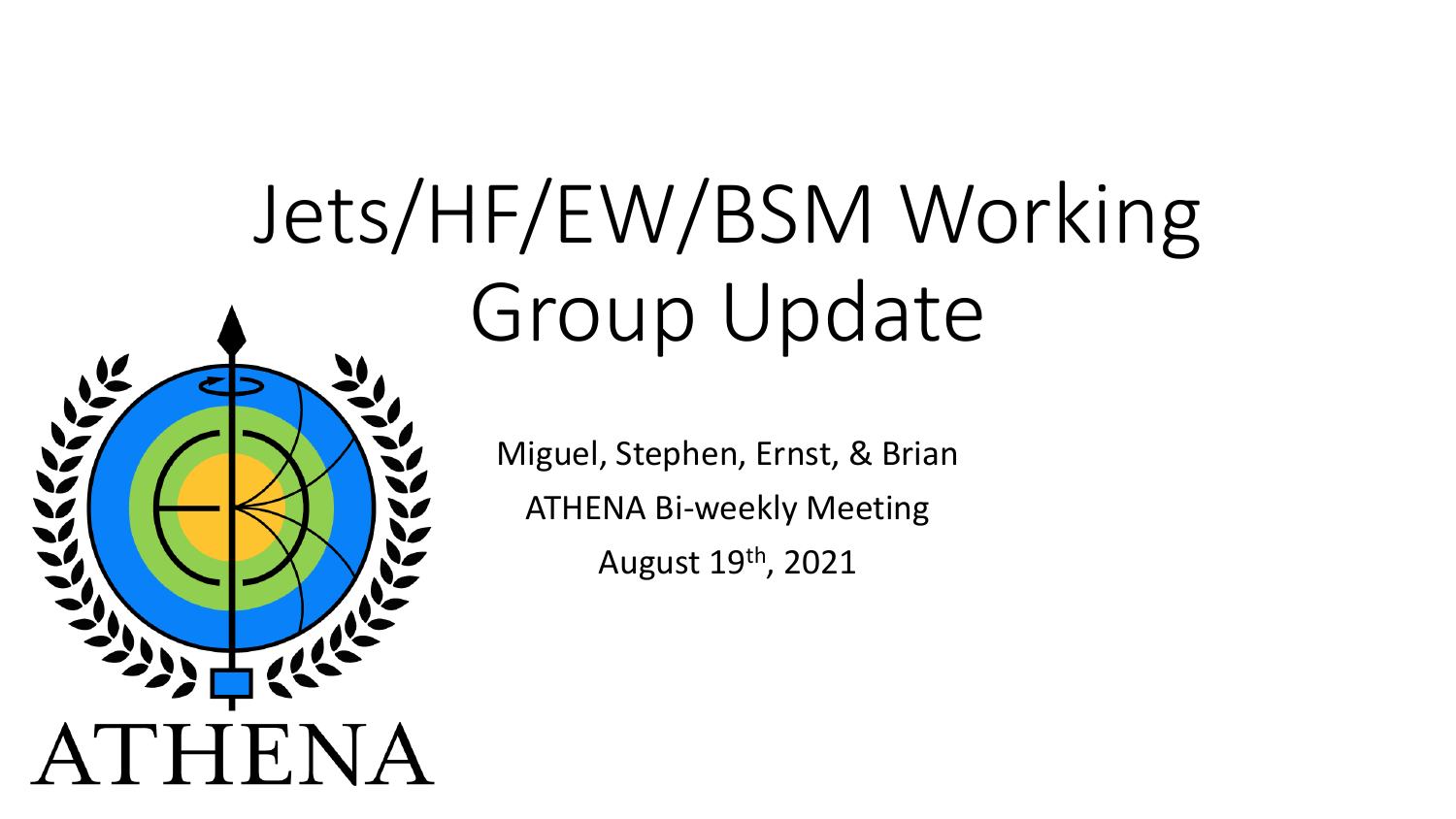## Simulation and Analysis Readiness

- Test samples (1M events per setting) of NC DIS using Pythia-8 with all beam effects included have been generated – can be used by other groups as well
	- $\triangleright$  Energy Bins: 18x275, 10x275, 10x100, 5x100, 5x41
	- $\ge Q^2$  Bins:  $Q^2 > 1$ ,  $Q^2 > 10$ ,  $Q^2 > 100$ ,  $Q^2 > 1000$  GeV<sup>2</sup>
- ❑ CC DIS sample has also been generated and am in the process of validating Photoproduction sample
- ❑ Some questions regarding choice of PDFs and shower models these are likely refinements and shouldn't hold up production
- $\Box$  Multiple people have begun looking at basic quantities in the full simulation (single particle) single calorimeter quantities look reasonable
- ❑ Moving to jet analyses will require combining information from several subsystems
	- $\triangleright$  Algorithm to combine clusters from imaging and ScFi sections of ECal
	- $\triangleright$  Algorithm to combine ECal and HCal clusters
	- $\triangleright$  Algorithm to match tracks to clusters and avoid double counting
	- ➢ PID?
	- ➢ Vertexing?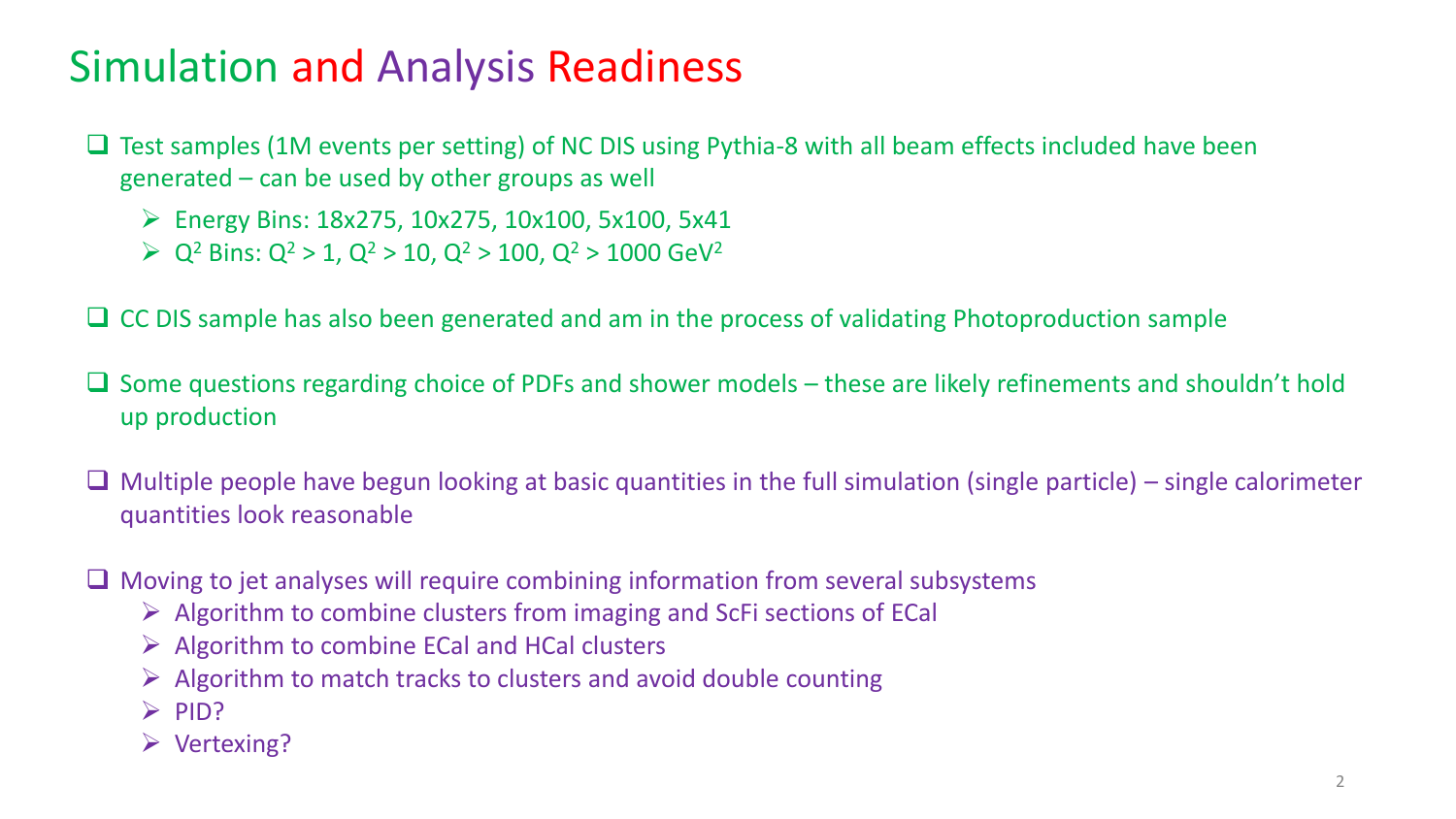#### Physics Quantities

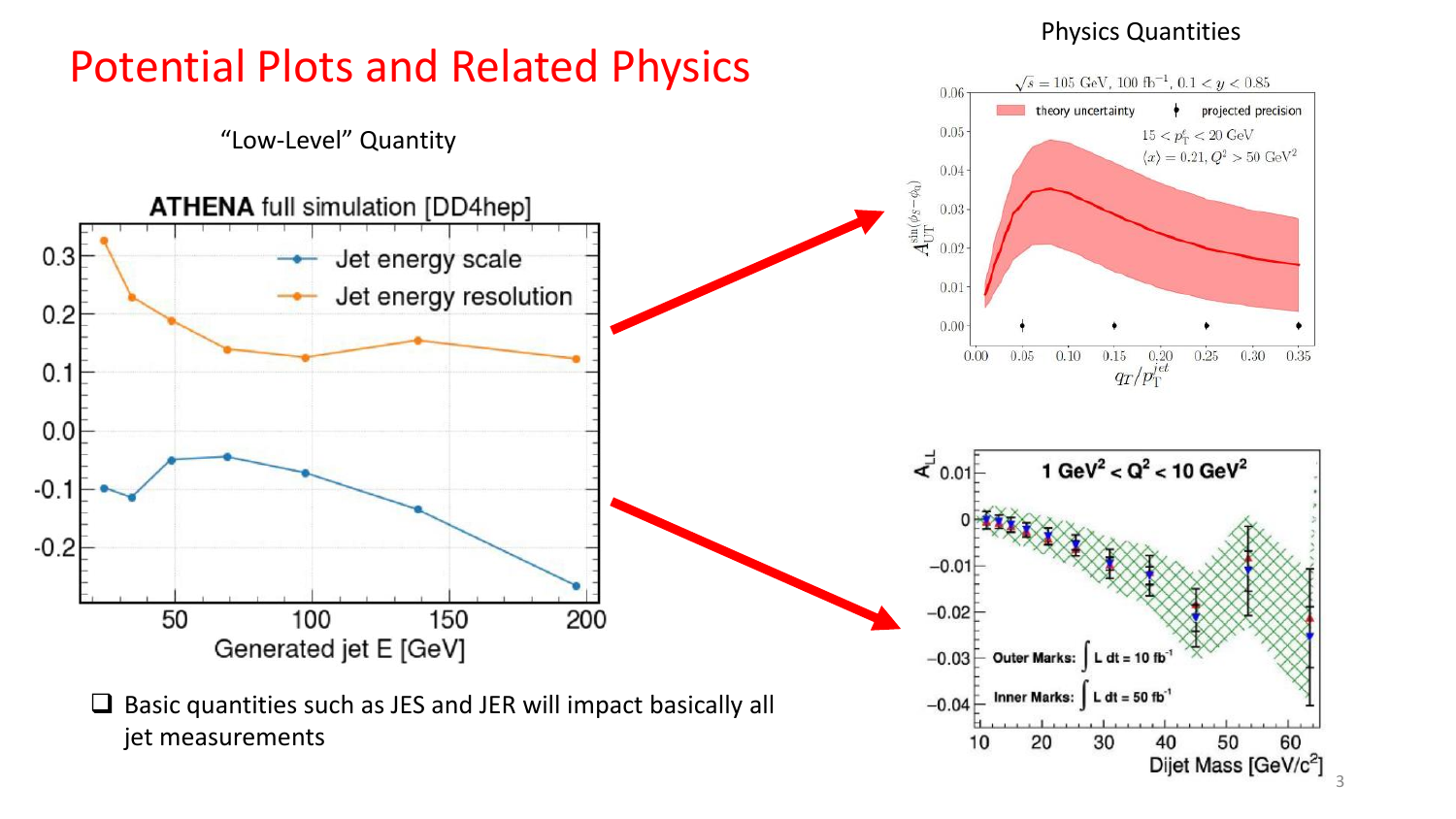## Potential Plots and Related Physics

#### Physics Quantities



 $179 \text{ GeV}$ 

0.4  $z_h = |\vec{p}_{\rm jet} \cdot \vec{p}_{\rm hadron}| / |\vec{p}_{\rm jet}|^2$ 

 $0.6$ 

 $0.8$ 

 $0.2$ 

 $0.6$ 

 $z_h = |\vec{p}_{\rm jet} \cdot \vec{p}_{\rm hadron}| / |\vec{p}_{\rm jet}|^2$ 

 $0.8$ 

 $0.2$ 

 $0.2$ 

measurements and may aid in H.F.S. reconstruction

Efficiency

❑ High PID reach in barrel will open up previously unexplored phasespace – likely unique to ATHENA <sup>4</sup>  $0.6$ 

 $0.8$ 

 $0.4$ 

 $z_h = |\vec{p}_{\rm jet} \cdot \vec{p}_{\rm hadron}| / |\vec{p}_{\rm jet}|^2$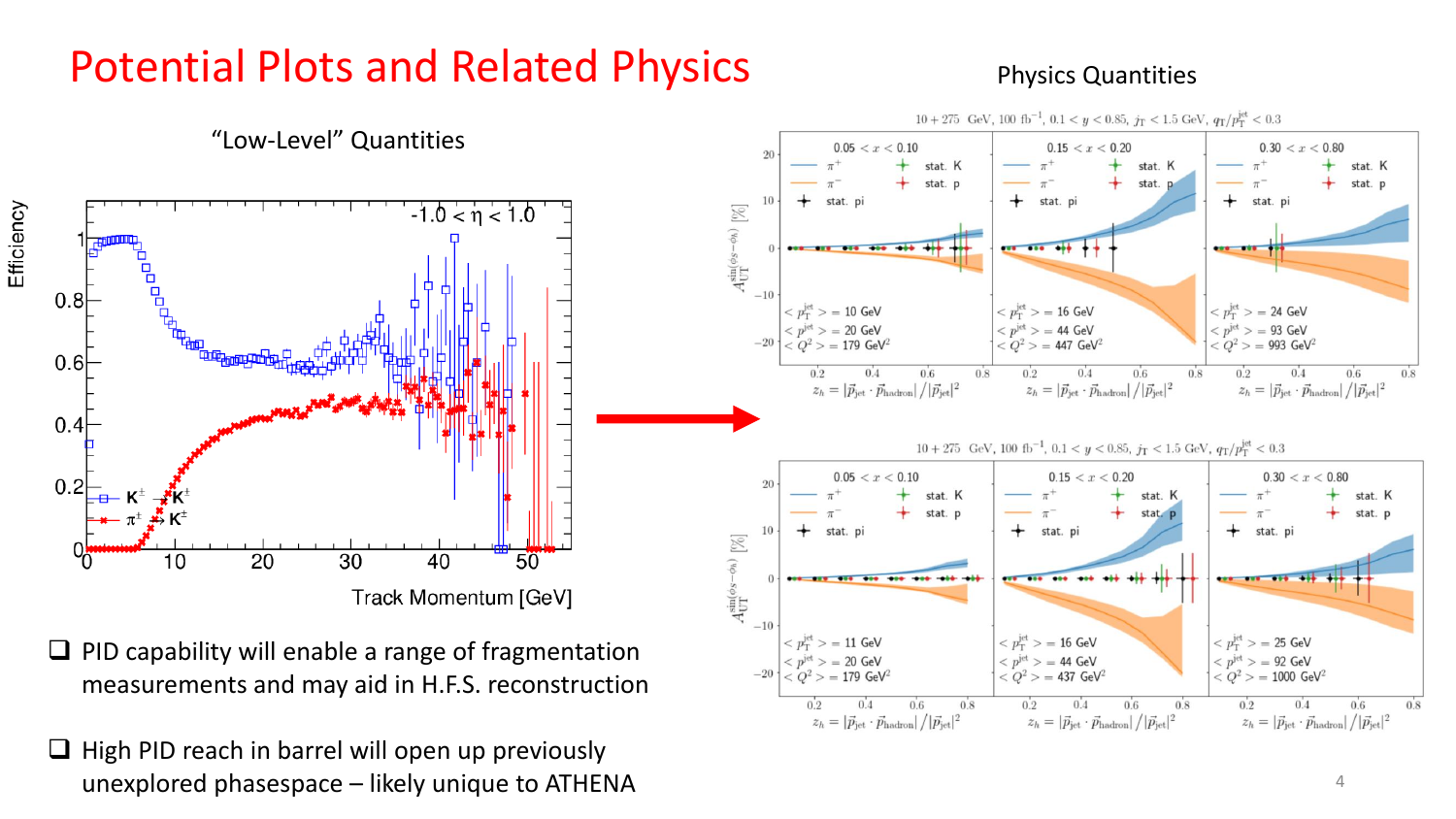

Physics Quantities